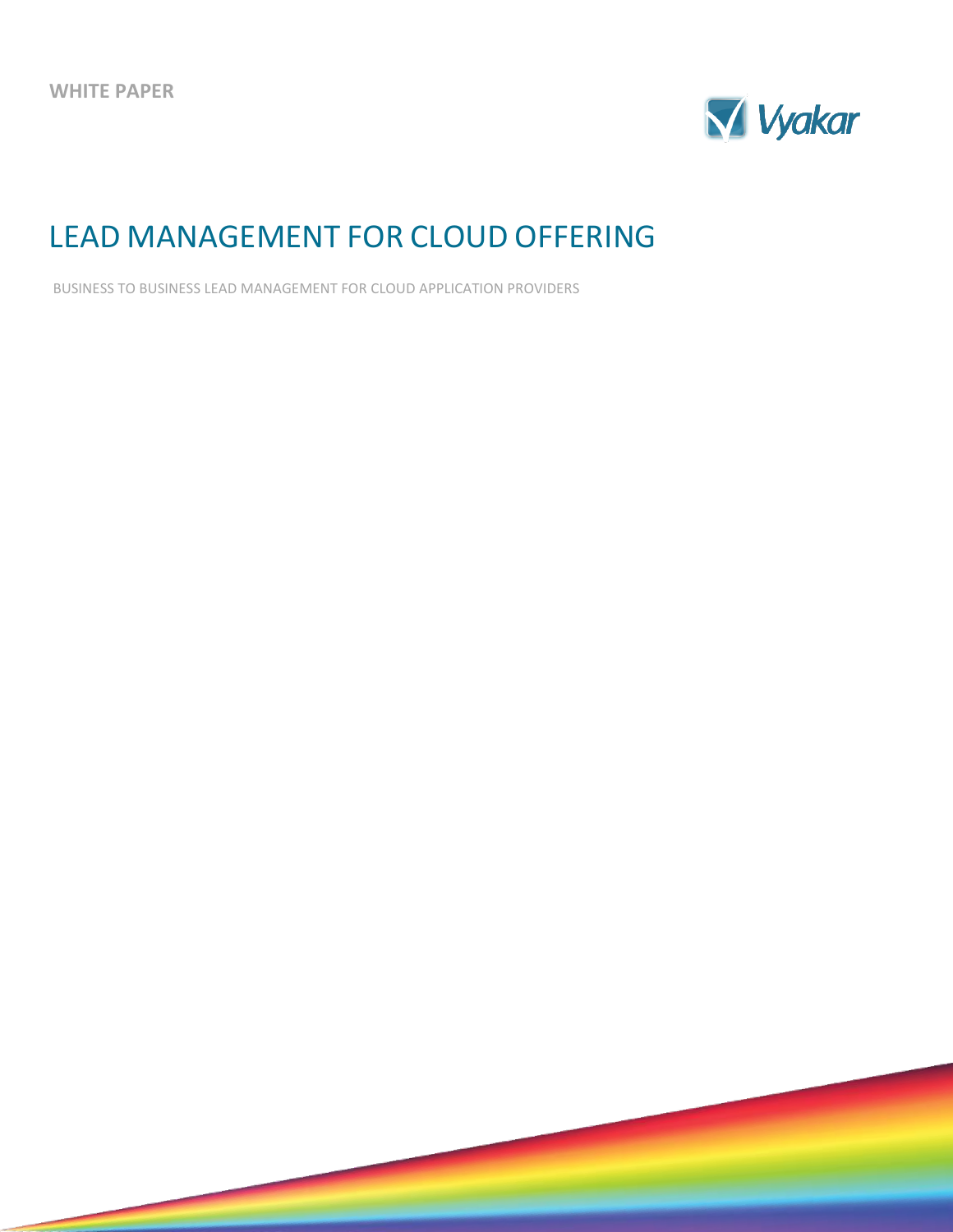## TABLE OF CONTENTS

| <b>INTRODUCTION</b>           |   |
|-------------------------------|---|
| <b>LEAD'S EXPECTATION</b>     | З |
| <b>OPERATIONAL CHALLENGES</b> | З |
| <b>THE SALES ORGANIZATION</b> | Д |
| <b>THE SOLUTION</b>           |   |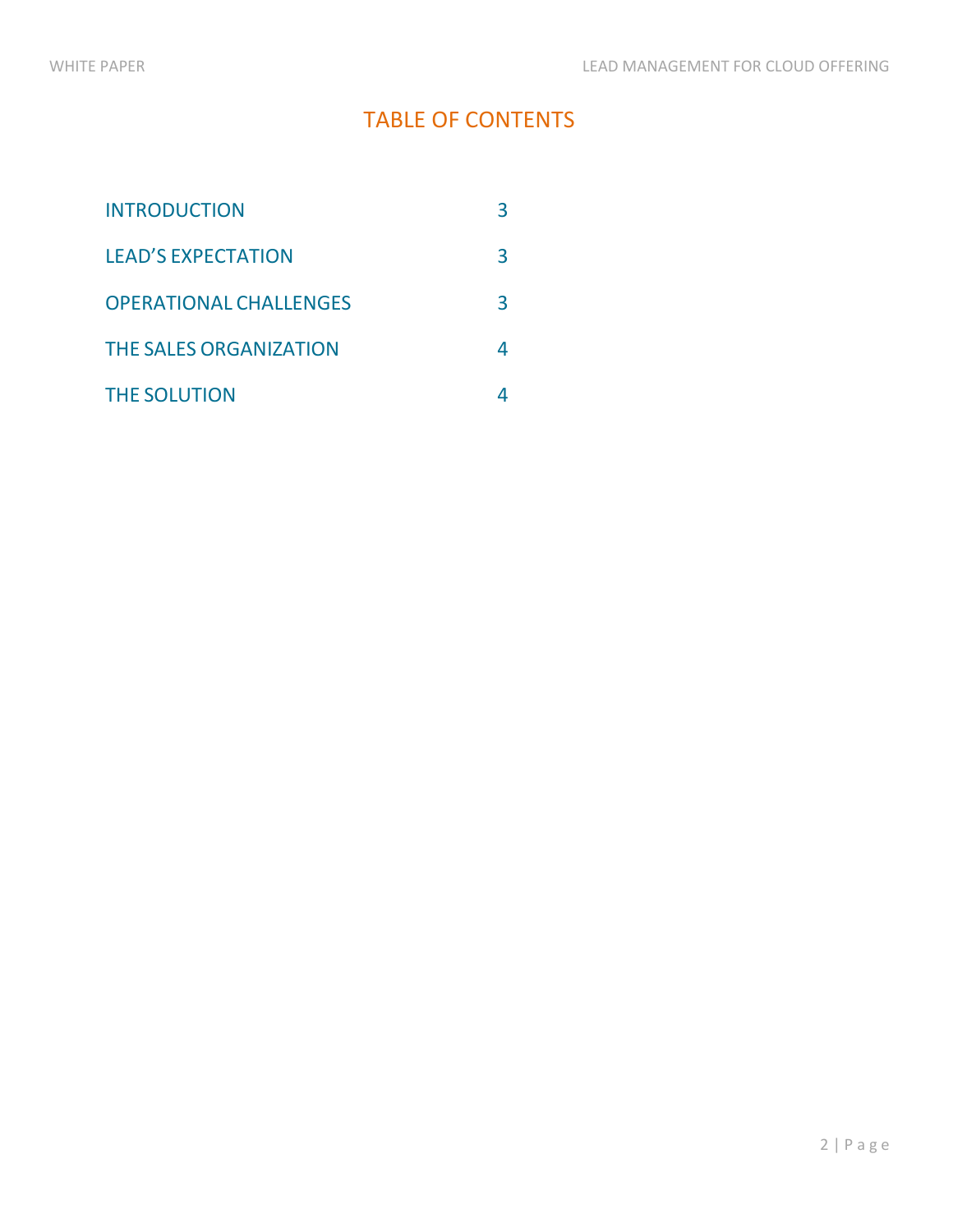#### INTRODUCTION

With the latest advancements in technology, businesses can now oversee an entire financial transaction in a minute at the comforts of their offices rather than take a time-consuming trip to the bank. With far-reaching access to mobile technology, things have moved even faster than ever as businesses and entrepreneurs are able to deal with each other at the tip of their fingertips. The rapid evolution of B2B solutions has made it possible to find leads and nurture their interest in a product or service through an automated platform that integrates different marketing channels instantaneously. With such accelerated development of technology, doing business has gotten easier every day. However, this has also meant clients moving at a much faster pace. Instantaneous transactions have become the common thing in ways unimaginable just decades ago that "follow-up delays" has become the biggest deal killer today.

### LEAD'S EXPECTATION

For the most part, customers have already done some research before even providing the information asked by sales staff to connect with them. Leads are at the point of making a decision when they do submit their information so as to be contacted back. Help them fulfill their expectations through cloud-based Software as a Service (SaaS) or "on-demand" applications that give partners, customers, and potential customers the fast, relevant, respectful, and focused interactions they deserve. In today's "now" economy, leads expect to get the following treatment:

- 1. Get called back within a few hours;
- 2. Have a relevant conversation the very first time by speaking with someone knowledgeable about their industry;
- 3. Have the relation with them respected: if they are already a customer or partner, they expect to

be called back thru an individual or team working with them; and

4. Never be asked to repeat information they have already provided.

The importance of getting back to prospects quickly can never be underestimated. They must be get backed as soon as possible. They are not just waiting for a call. A delayed call would only give a bad impression about the organization. Eliminate the need to mention phrases like "I will get back to you" and "Let me transfer you over" that annoy customers. Remove the necessity of transferring calls that only result in a huge waste of time and opportunity. Use cloud services for SaaS to avoid getting a mob of angry prospective customers.

People who value and respect relation are often always the winner. In the first place, it is important to understand from the very initial discussion if the lead belongs to a partner organization. This not only helps guide the discussion but also provides greater details to prepare for a call, thereby increasing chances of closing a deal.

Most of the time, leads would like to focus on their business problems rather than providing additional information to help route them to correct sales person internally. Keep the discussion on track, and on focus by not repeatedly asking the same information so that they could move forward with some internal processes.

Once the leads are converted to customers, it is paramount to continually engage and educate them about the various product developments and changes in the market place. Also give additional advise based on their SaaS product usage as well as their cloud computing platforms and infrastructures.

#### OPERATIONAL CHALLENGES

Attempts to tailor-fit existing sales processes into existing technology and data has been typically a case of putting the cart before the horse, so to speak. Rather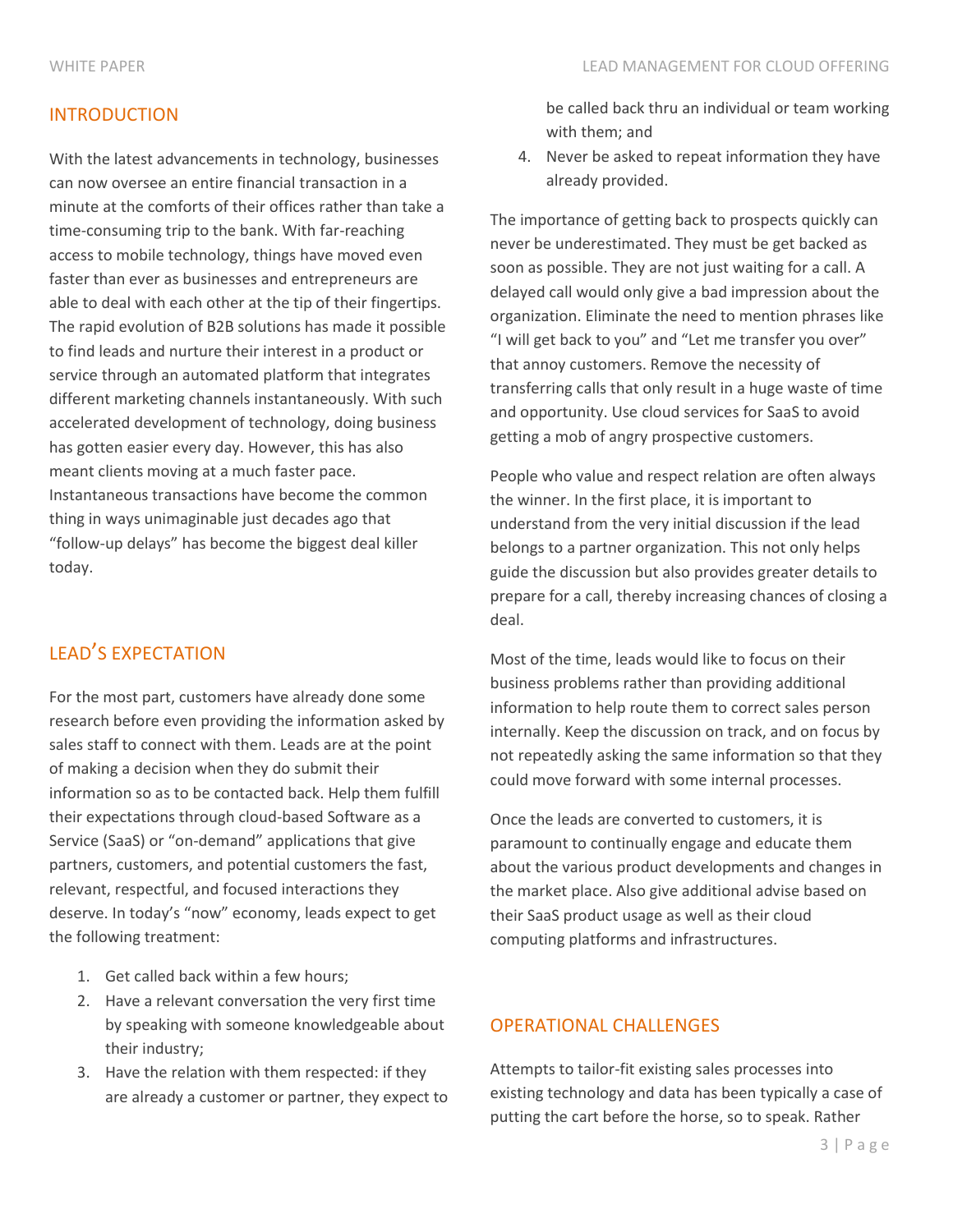than succumb to this malady, it would be best to fully adopt new technology and data in order to enhance the sales processes and attain optimal outcome.

There are several operational challenges that will be encountered while managing leads expectation. These range from technical challenges such as data inconsistency, data insufficiency, account matching, to organizational challenges such as sales organization, SDR/BDR organization, etc.

Another major concern involves correctly identifying leads from customer accounts, named accounts, partners and competitors, and assign them appropriately to sales organization. For people using salesforce.com, this is an even greater challenge because the salesforce does not tie a lead record to an account. It does not even tie with other leads from same organization. This makes it nearly impossible to gauge the potential opportunity and possibility of how meaningful a discussion would have been.

Lead prioritization is another challenge. It is normal to prefer calling decision makers rather than the students and individual contributors. It would also be more desirable to call sweet selling spot like named account or desired industry or segment. Unfortunately, these data come in extremely varied format with no single standard that could be established for these.

The biggest cause for follow-up delays, however, are a lead's territory assignment and routing. Since territory identification is reliant on geography, industry, company size, market segment, named account and other factors, it is normal that some of these data will not match the generic look-up format. This results in a lot of manual checking and subjective decision-making that is not only time consuming but also results in various inconsistencies.

#### THE SALES ORGANIZATION

To ensure effective and efficient cloud lead routing, it is important to improve the structure of the sales organization. Since sales processes and organization becomes more complex with the involvement of partners and the deal registration process, it becomes necessary to look into the following commonly used cases for lead routing:

Route to ISR for initial qualification. When, for example, a lead qualifies for free software/hardware trial, they must be pre-qualified to remove duplicate or competitors. Manual identification of duplicate leads and competitors only adds days of delay to this process. Many companies sell thru ISV and Partners. Territory assignment and lead routing must recognize this fact and be able to identify partner and ISV leads.

Sometimes, sales will have established a process to convert a lead into opportunity, or close the lead and create a new opportunity record instead. If the latter is prevalent processes at an organization, then it becomes harder to link contact records with appropriate opportunities and accounts.

#### THE SOLUTION

The past few years have seen vast advancement for lead management. The development of automated processes for managing leads has offered the solution to reducing lead scoring and routing. Piecemeal solutions from various venders now offer Data Cleaup & Standardization, De-deupe identification, Use case based lead routing and Account & partner matching. The following solutions is the answer for a comprehensive B2B, cloud lead routing:

#### DATA CLEANUP & STANDARDIZATION

Because every transaction made is dependent on data, it is important to make sure that every detail is correct and accurate. At minimum, use expert services to clean and